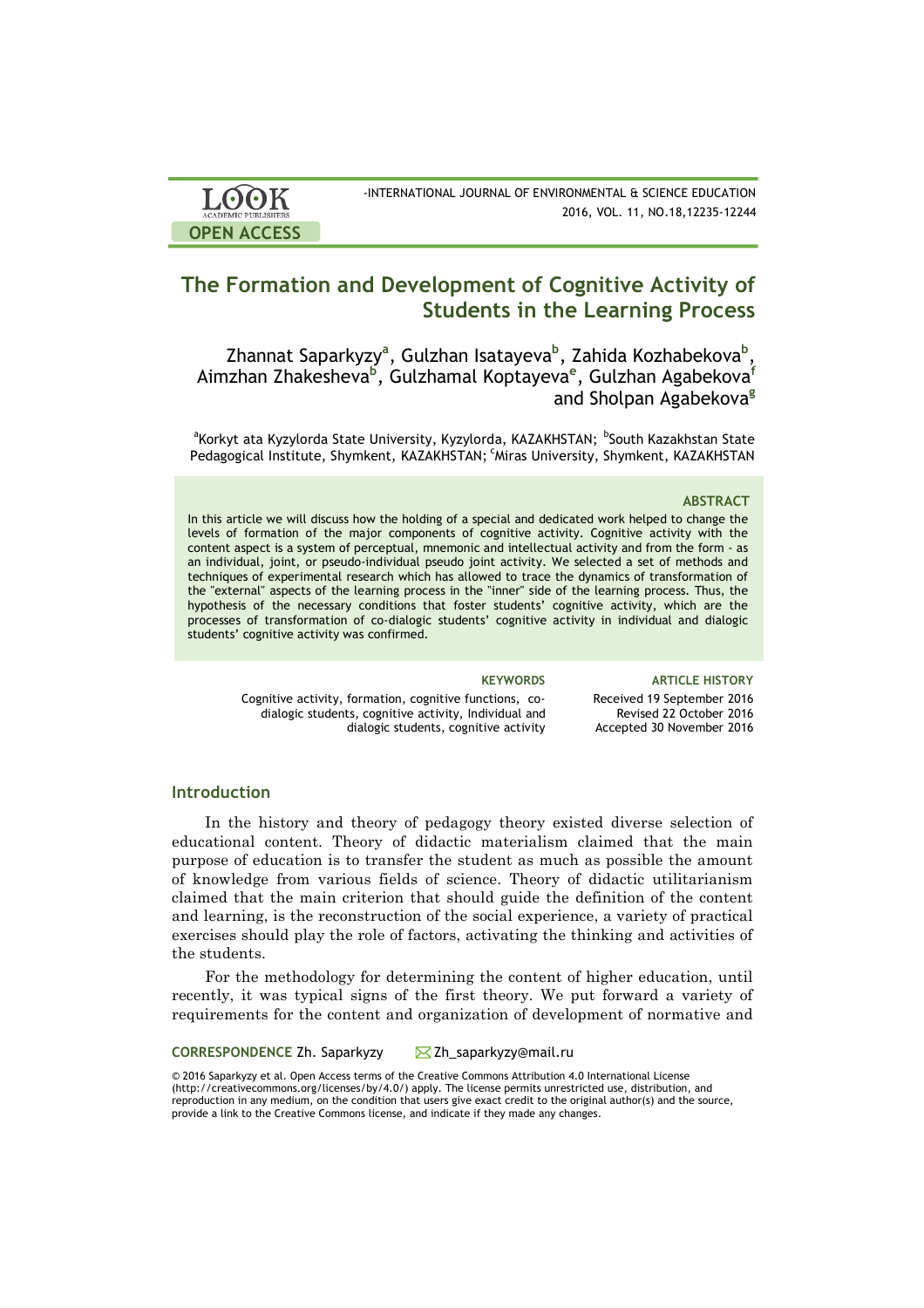methodical documentation of high school; in the formation of educational material implemented extensive approach, based on the increasing differentiation of disciplines and expand the scope of study program.

Scientists didacticians higher school have all become increasingly turn to the theories of the content of general education, in particular, to the content of education theory, developed under the leadership of I.Ja. Lerner (1981) and M.N. Skatkin (1986), according to which the basis for justification of detention education should be the position of the unity of the substantial and remedial parties of training. According to this theory the basis of the content of education should be the position of the unity of the parties, and the content can not be reduced only to the list of knowledge and skills on subjects should include the various elements of social experience. Having more and new theories. The theory of humanistic education - one of the leading theories of pedagogy US since the late 60-ies. The main objectives of this theory:

¾ education of a free individual, which has a solid self-control and capable of self-realization;

— human education, which can love, to feel deeply, to create and to continue the process of self-education;

¾ creating the necessary conditions for the development of all the potentialities inherent in man - the desire for learning and self-development, inherent in any normal individual.

Clearly, student engagement is a rich research area. Educators must continue to seek to understand and apply specific, well-considered, if not agreed upon, strategies that support student engagement in learning both in and beyond the classroom. The consequences of not engaging students in learning are reportedly dire (Prensky, 2001; Tapscott, 1998; Gilbert, 2007; Willms, 2003; Claxton, 2007; Zheltukhina et a;., 2016; Chizh et al., 2016). "Some educationists consider engaging disengaged pupils to be one of the biggest challenges facing educators, as between 25% (Willms, 2003) and over 66% (Cothran & Ennis, 2000) of students are considered to be disengaged" (as cited in Harris, 2008).

It is obvious that students live in world that engages them differently than the world their parents experienced. That students respond to this world and have changed over the last twenty years in response to their engagement within a technology rich society and changes in upbringing almost goes without saying. How schools respond is key to student success. A great issue might be that students leave school incapable of or unprepared for a productive and healthy life in the "Knowledge Society" in which they will live and lead (Gilbert, 2007). If we fail to change our pedagogy, curriculum, and assessment strategies, we fail our students and jeopardize our own futures (Willms, 2003; Willms & Flanagan, 2007; Willms, Friesen & Milton, 2009; Tapscott, 1998; Prensky, 2005; Gilbert, 2007; Robinson, 2009).

Students have changed over the last twenty years; perhaps as a result of a technology rich upbringing, they appear to have "different" needs, goals, and learning preferences than students in the past. We must better understand these youth to determine how to best engage them in learning; yet, there is a notable lack of "student voice" or student perspectives in the literature on student engagement. That said, some critics (Carlson, 2005; Carnivale & Young, 2006; Bennett, Maton & Kervin, 2008) do not believe today's students require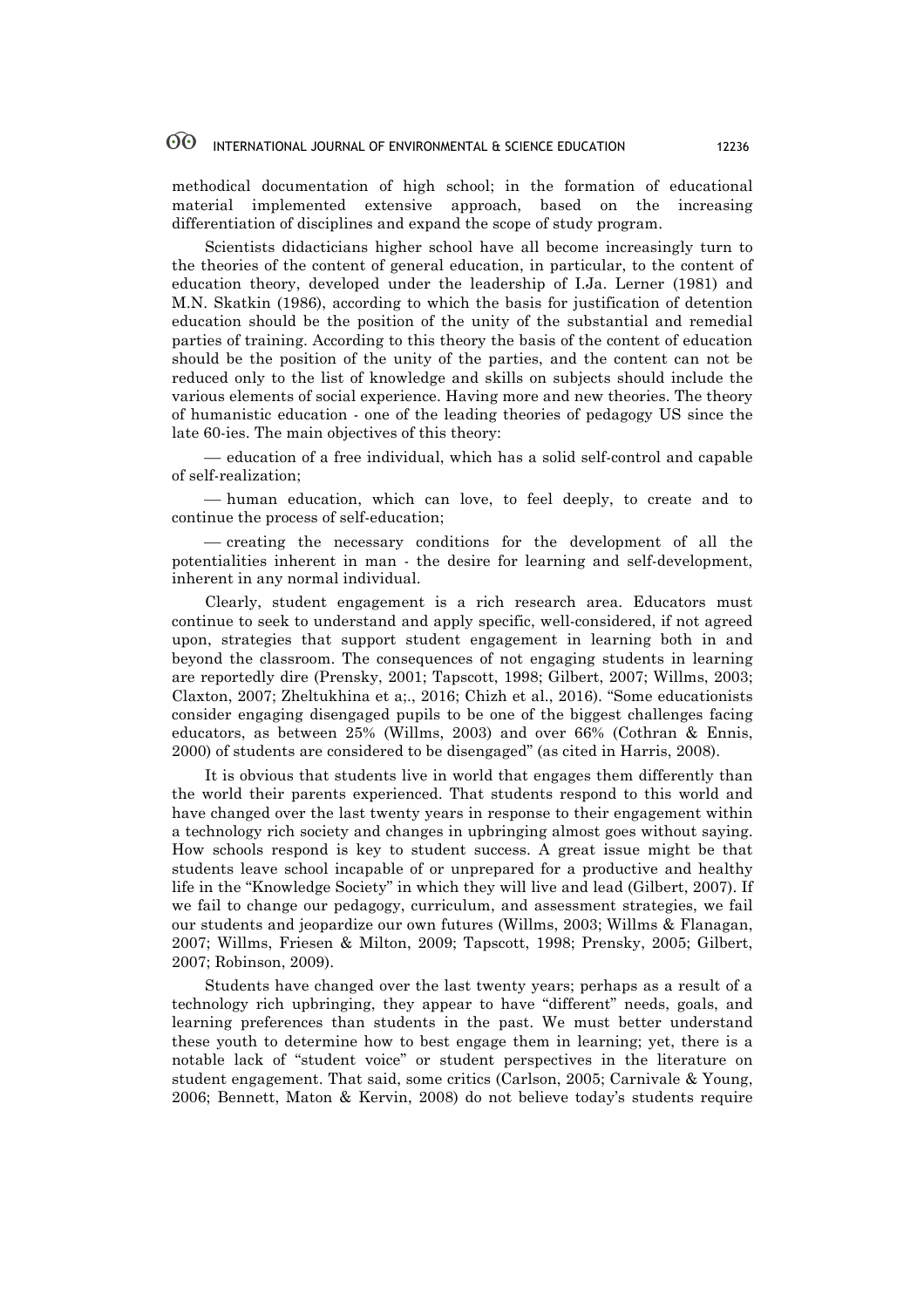special educational concessions. In fact, they believe we are dumbing down an entire generation through coddling.

As "Professor Baron" is quoted in S. Carlson (2005):

It is very common to hear people say, 'Here's the Millennial or the digital generation, and we have to figure out how they learn. Poppycock. We get to mold how they learn.' Administrators push professors to use technology in the classroom because they believe that is what today's students want, says Ms. Baron. And faculty members feel pressured to shorten lectures, increase groupdiscussion time, and ignore the "multitasking" student who is e-mailing his friends in the back of the room -- all to attract and satisfy a generation that doesn't have the discipline of its predecessors. 'We think that the students will come if we teach in a way that meets the expectations we have of what the students want. At some point, what we are doing is killing higher education' (Carlson, 2005).

However, this view is a minority; the majority of the literature we read embraces the idea of changing education. In fact, most educators practically implore transforming education and pedagogy from Kindergarten through postsecondary and strongly believe we fail to meet the needs of students who have grown up in a digital world and are heading into different cultural and economic futures rich in ever-advancing technology and information (Project Tomorrow, 2010). Today's world absolutely requires collaborative critical thinkers, creative and courageous innovators, and true lifelong learners (Prensky, 2005; Tapscott, 1998; Robinson, 2009).

When we sift the literature for common strategies to improve student engagement in learning, a rather clear pattern of practices has emerged and certain "best practices" were recommended and repeated. For example, Windham recommends that, to engage learners in learning, new educational curriculum and activity must include – "Interaction, Exploration, Relevancy, Multimedia and Instruction" (pp 5.7-5.9). Her themes echo throughout the literature. Various elements of Windham's list are shared by S.D. Willms (2003), G. Claxton (2007), L.E. Hay (2000), K. Barnes, R. Marateo, & S.P. Ferris (2007), J. Dunleavy & P. Milton (2009), and OECD (2008) to name a few. We have synthesized the following categories from our reading and will use these to elaborate further: (1) Interaction, (2) Exploration, (3) Relevancy, (4) Multimedia, (5) Instruction, and (6) Authentic assessment.

## **Methodology**

The theory of functional analysis, developed a position on an integral connection with the activities of knowledge. The main criterion that should guide the selection and construction of the content of education must be an ideological approach.

One of the current theories justify the content of education technology is primarily "pedagogical theory of freedom", which tries to make sense of the discussion about the formal and material education, one of the important subjects of the discussion was the concept of "unified labor school".

These theories and adjoins the theory of personality-oriented education. It is proposed to abandon the accepted teaching and disciplined model of building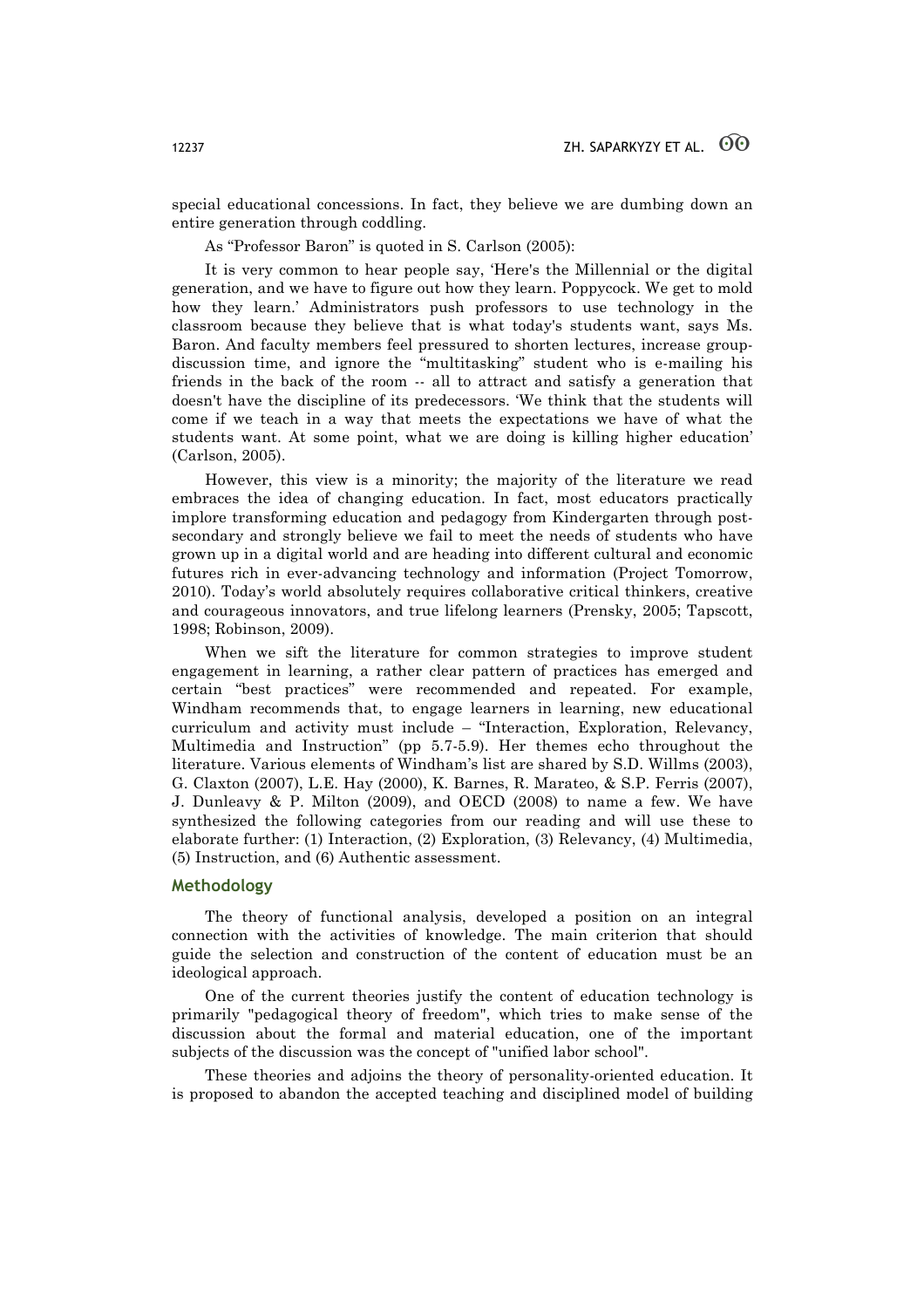education and go to the construction of personality-oriented model of educational content.

One of the important problems of education - the problem of teaching methods - remains relevant both in theoretical and in practical terms. Depending on its decision is itself the learning process, the activities of teachers and students, therefore, the result of learning in higher education in general.

Let us examine one of the classifications - methods of classification by nature (degree of autonomy and creativity) of students in the activities. This classification I.Ja. Lerner (1981) proposed and M.N. Skatkin (1986). They noted that many of the previous approaches and teaching methods based on differences in their structures or external sources. Since the learning success to a great extent depends on the direction and the intrinsic activity of the trainees, the nature of their activities, it is the nature of the activity, the degree of selfreliance and creativity and should be an important criterion for the choice of methods. I.Ja. Lerner (1981) and M.N. Skatkin (1986) offered distinguish five methods of learning, and in each subsequent level of activity and independence in activities of students is growing.

1. The explanatory and illustrative method. Students are taught in lectures of educational methodical literature or through the on-screen manual in a "ready" state. Perceiving and comprehending the facts, evaluations, conclusions, students remain within the framework of reproductive thinking. In high school, this method is most widely used to transfer large amounts of information.

2. Reproductive method. This includes the use of a study on the basis of a sample or regulations. Activities of trainees is algorithmic in nature, ie, carried out according to the instructions prescribed by the rules in similar, similar to the sample shown situations.

3. The method of presentation of the problem. Using a variety of sources and resources, teacher before to present the material, raises the problem, forms a cognitive task, and then, revealing evidence of the system by comparing the point of view of the different approaches, shows a way to solve cognitive problems. Students how to become witnesses and accomplices of scientific research.

4. Part of the search or heuristic method. It consists in the organization of an active search for solutions put forward in the training of cognitive tasks or under the supervision of a teacher, or on the basis of heuristic programs and guidelines. The process of thinking becomes a productive character, but gradually guided and controlled by the teacher or by the students themselves based on the work of the programs and textbooks. This method, which is one of the varieties of heuristic conversation, - a proven way of thinking activation, field of interest to the knowledge at seminars and colloquia.

5. Research method. After reviewing the material, posing problems, objectives and a brief verbal or written instruction, students independently study the literature sources are observations and measurements, as well as perform other actions exploratory nature. Initiative, independence, creative search are shown more fully in the research activities. Methods of study directly grow into methods of scientific research.

The university operating various forms of teaching: lectures, practical classes in their variety - seminars, laboratory work, practical work, individual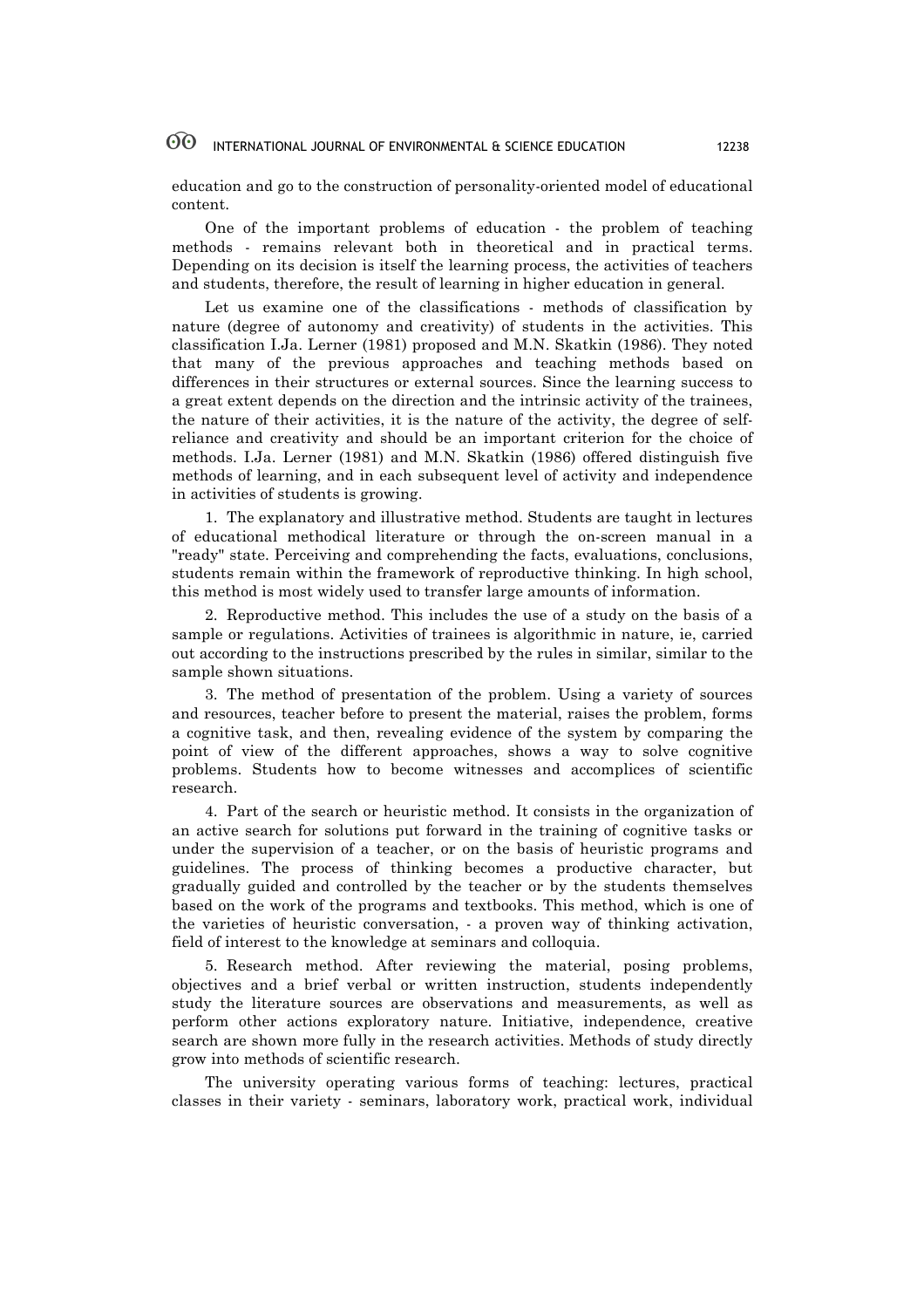work with the student teacher internship. The didactics of these forms are treated as ways to control cognitive activities to address specific teaching tasks. At the same time, lectures, seminars, practical classes, independent work emerge as the organizational form of training, as are the methods of the interaction of students and teachers, within which implemented the content and teaching methods. The learning process is completed and is accompanied by a variety of methods and forms of control.

The doctrine is not only inherently good memorization of scientific statements, which are transferred to the student teacher "from the head to the head" - is a process and the result of active cognitive, above all, mental activity of the student to find and mental processing of scientific knowledge. The doctrine refers to one of the main activities. This is a special and complicated process, modern didactics attaches great importance to the development and creativity of the student.

During the training you need to look for opportunities for their independent work. It should encourage independent examples, try to ensure that students are not mechanically memorized the teacher lectures, and tried to find their own answers to the questions put forward by the teacher.

On the concept of "intensification of teaching" adjoins the term "activation of learning." Under the activation of educational activity is understood as purposeful activity of the teacher, aimed at the development and use of such forms, content, methods and teaching aids that promote interest, independence and creative activity of students in the assimilation of knowledge and the formation of ability to predict the production situation and make their own decisions.

## **Results and Discussion**

For successful mastering humanitarian professions at the university is entitled to a pronounced type of verbal intelligence. Humanitarians should be characterized by the breadth of cognitive interests, erudition, proficient in the language, have a large vocabulary, be able to use it properly, accurately correlate concrete and abstract concepts and be generally highly abstract thinking. Specialists of the humanities is constantly live, figuratively speaking, "in the world of words", while the technical and natural sciences experts concerning increasingly turning to the substantive and concrete world of things. J.R. Young (2006) people applying for admission to the natural faculties, should have, first of all, a highly logical and abstract thinking, the ability to freely manage their own thought processes, ie, quickly and actively focus on behalf of the process, completely apart from the rest. This is possible only when there is a high degree of concentration. The rigor and logic of judgments necessary for mastering the natural professions should be well formed by the time of admission to different specialties. Natural independence of judgment. Introvert, personality of a highly significant correlation with the level of student performance in mathematics. So necessary condition for successful learning in high school, it should also be included in the structure of the special abilities of students of natural faculties.

The leading component in the structure of mental abilities of future engineers - a high level of spatial representations and quick wits. In addition,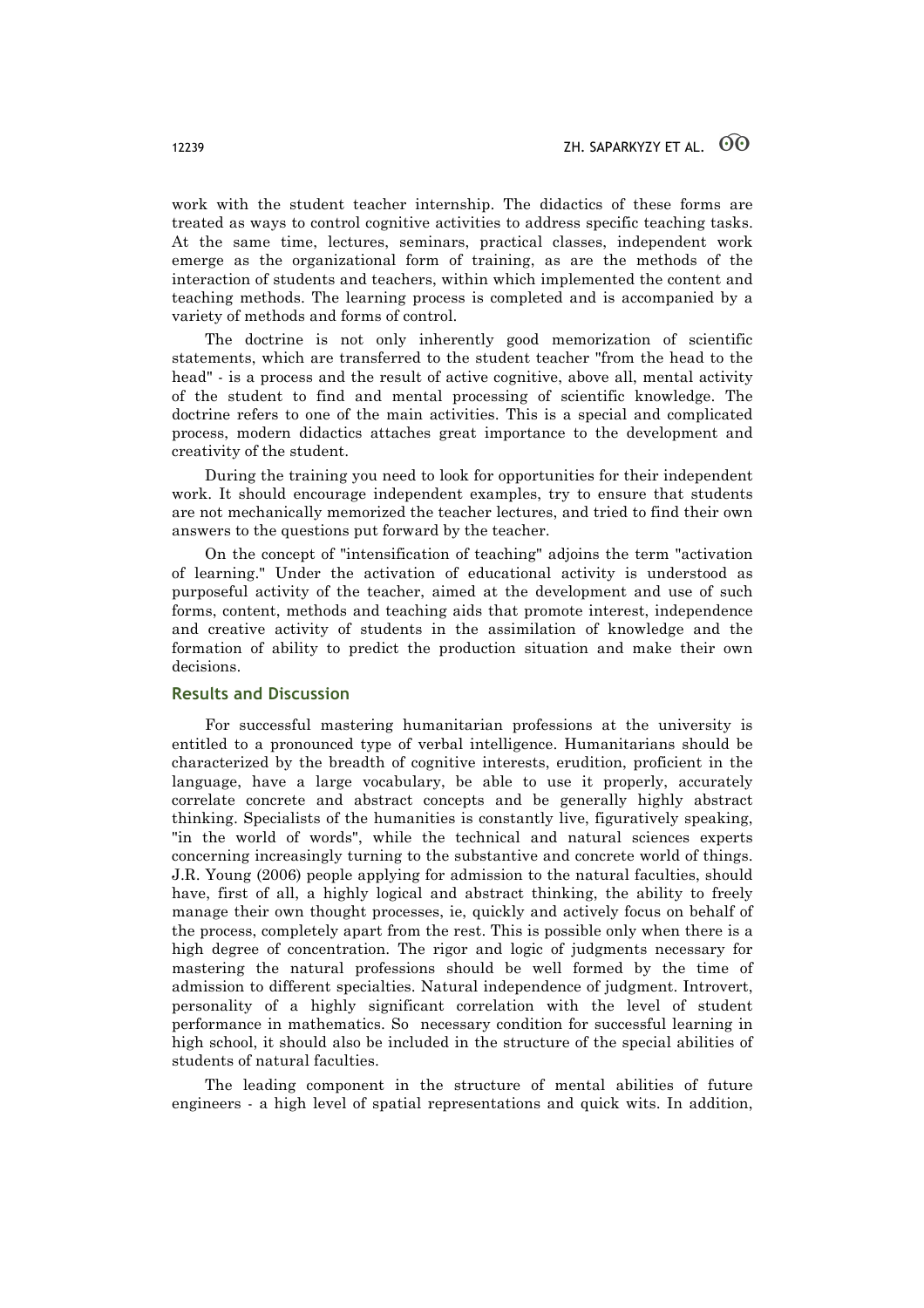they must have a high level of non-verbal, i.e. really-practical intelligence. The experimental data proved that the spatial representations achieve a high level of development already at the freshmen. This level is the maximum an individual at the time of admission to high school and in the learning process develops very slightly. So, when entering the applicant institution must have a highly developed ability to spatial concepts. Obviously, it is more dependent on the quality of the natural properties of the individual, as opposed to other mental faculties, such as comprehension.

Research shows that first-year students do not always successfully acquire knowledge not because they have not formed such personality traits as a willingness to learning, the ability to learn independently, to monitor and evaluate themselves, owning their own individual characteristics of cognitive activity, the ability to properly allocate their time for self-training. Adaptation of students to the educational process comes to an end in the late 2nd - early 3rd semester.

Development of students in various courses has some characteristics: first course solves the problem of initiation of the recent entrants to the students' forms of collective life. The second course - the most intense period of learning activities of students. In life sophomores intensively includes all forms of learning and perception. Students receive general training, formed their broad cultural needs and requirements. The third course - the beginning of specialization, the strengthening of interest in scientific work as a reflection of the further development and deepening of the professional interests of students. The urgent need for specialization leads to a narrowing of the scope of diverse interests of the individual. Henceforth forms of identity formation at the university in its main features are defined by the specialization factor. The fourth course - the first real acquaintance with a specialty in the period of practical training for students' behavior is characterized by an intensive search for more efficient ways and forms of special training, there is a reassessment of many students values of life and culture. Fifth course - the prospect of a speedy graduation generates clear, practical installation on a future career.

Psychological development of student's personality - the dialectical process of creation and destruction of contradictions, go external to the internal, selfmotion, active work on yourself. The development of the person as increasing the scale and level of integration of the formation of substructures and their increasing complexity synthesis. On the other hand, there is a parallel process of increasing differentiation of mental functions (development, complication, "branching" of mental processes, states, properties).

In this regard, there are three main types of activity and behavior of students in the field of teaching and learning. The first type of person has a broad approach to the goals and objectives of training in high school. Interests students focus on areas of knowledge wider than stipulated by the program, social activity of students is manifested in a variety of forms of university life. This type of activity is focused on broad specialization on diversified training.

Having considered and analyzed the theoretical approaches and directions in the study of cognitive activity, it can be concluded that the problem is urgent at the present stage and is reflected in the works of Russian and foreign scientists. It should also be emphasized that all aspects of modern conceptual analysis of teaching as a specific activity of the subject are important not only in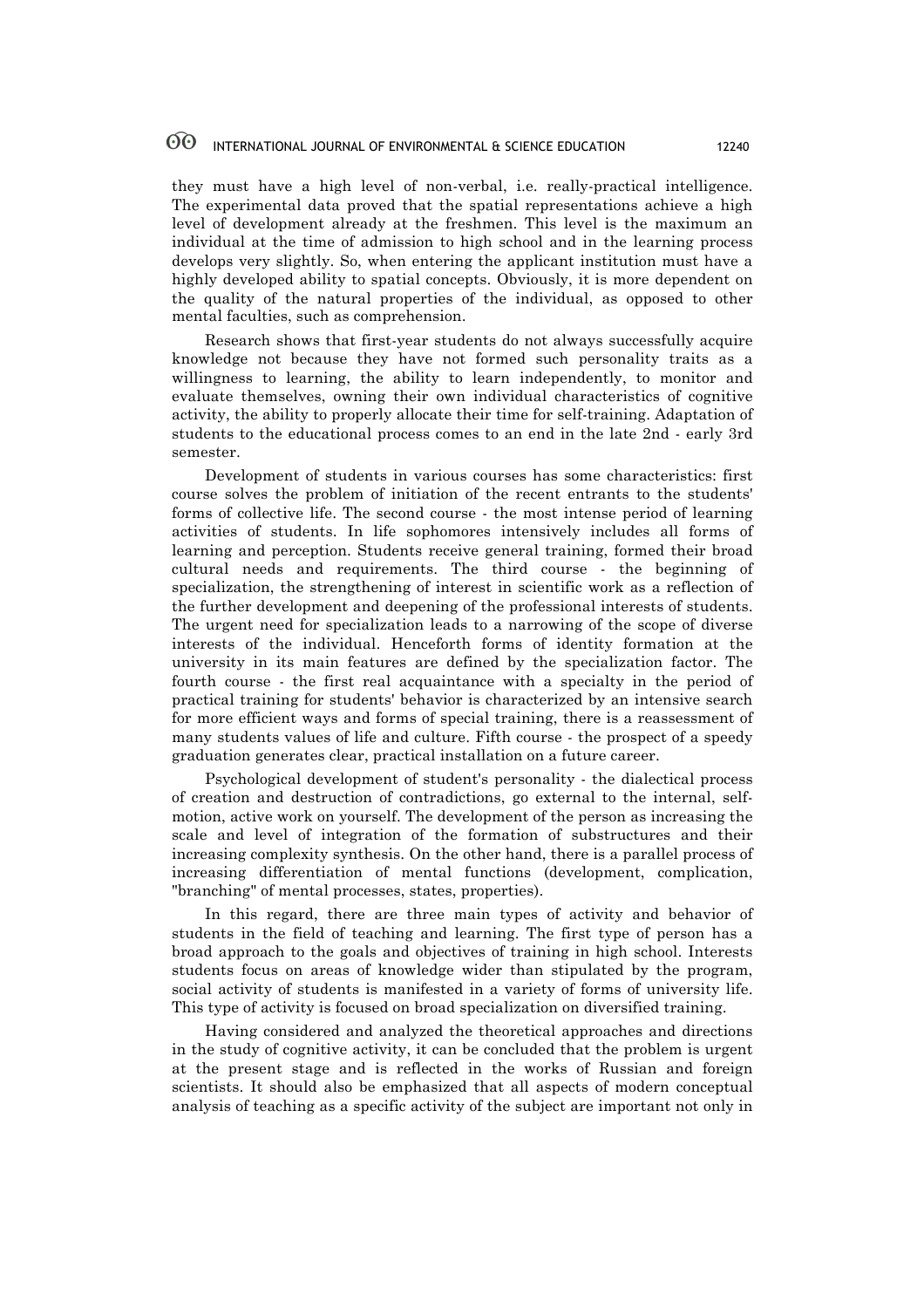terms of the theoretical solution of the problem relationship of learning and development, but also for the practice of high school training. The conceptual distinction between different layers of cognitive activity of students is a necessary condition for the scientific organization of all teacher training process and the transformation of mastering a single subject in the development of metacognitive abilities of students, not only in the process of mastering knowledge.

The effectiveness of training depends on the level of cognitive activity of the individual in the learning process. Despite the development of the problem, the development of vocational and cognitive activity of students is not yet a need for a large part of the teachers and the students themselves universities, which affects the results of training. Thus, there is a contradiction between the need for the development of vocational and cognitive activity of students - the future of creative and energetic professionals and lack of actual use of the process.

In a fairly limited number of works related to vocational and cognitive activity of students, we met only two definitions of the term "vocational and cognitive activity." E.N. Yaroslavova (1991) considers the professional cognitive activity as an integral quality of personality, which is reflected in the ability to purposeful, conscious acquisition of significant professional skills and abilities, in the quest for a more complete mastery of the methods of future professional activity, continuous self-improvement, in the direction of achieving excellence.

I.G. Kopotjuk (1989) defines the professional and cognitive activity as a form of social activity, which manifests itself in a positive attitude towards the process of learning and future work in the realizable capacity for this activity at a high level of independence and desire to constantly replenish and strengthen the professional knowledge, skills and skills.

We believe that professional-cognitive activity is not only a certain feature, a property of the individual, but also the result of the appearance of this property in practice, ie, in the activity of the person. On this basis, we define vocational and cognitive activity as the quality of the human personality, which manifests itself in his willingness and effective mastery of knowledge activities and methods of work in a specific professional field for the optimal time, with the mobilization of all its moral and strong-willed effort to achieve this goal. Levels of professional cognitive activity we define respectively by describing the criteria and indicators, and assessing the quality of the individual, and its activities. We consider the levels of formation of is professional-informative activity of students on the basis of emotional and volitional, personal and qualitative, cognitive (cognitive), professionally-activity (professional practice) criteria.

## **Conclusions**

Indicators of professional cognitive activity on the emotional and volitional criteria are, in our view, joy, enthusiasm, determination, perseverance, selfawareness, mobilization of physical and mental strength in the process of acquiring knowledge and methods of professional activity in the course of their use in practice.

Indicators of student-quality criteria are energy, curiosity, strength, integrity, independence, determination, commitment, attention span,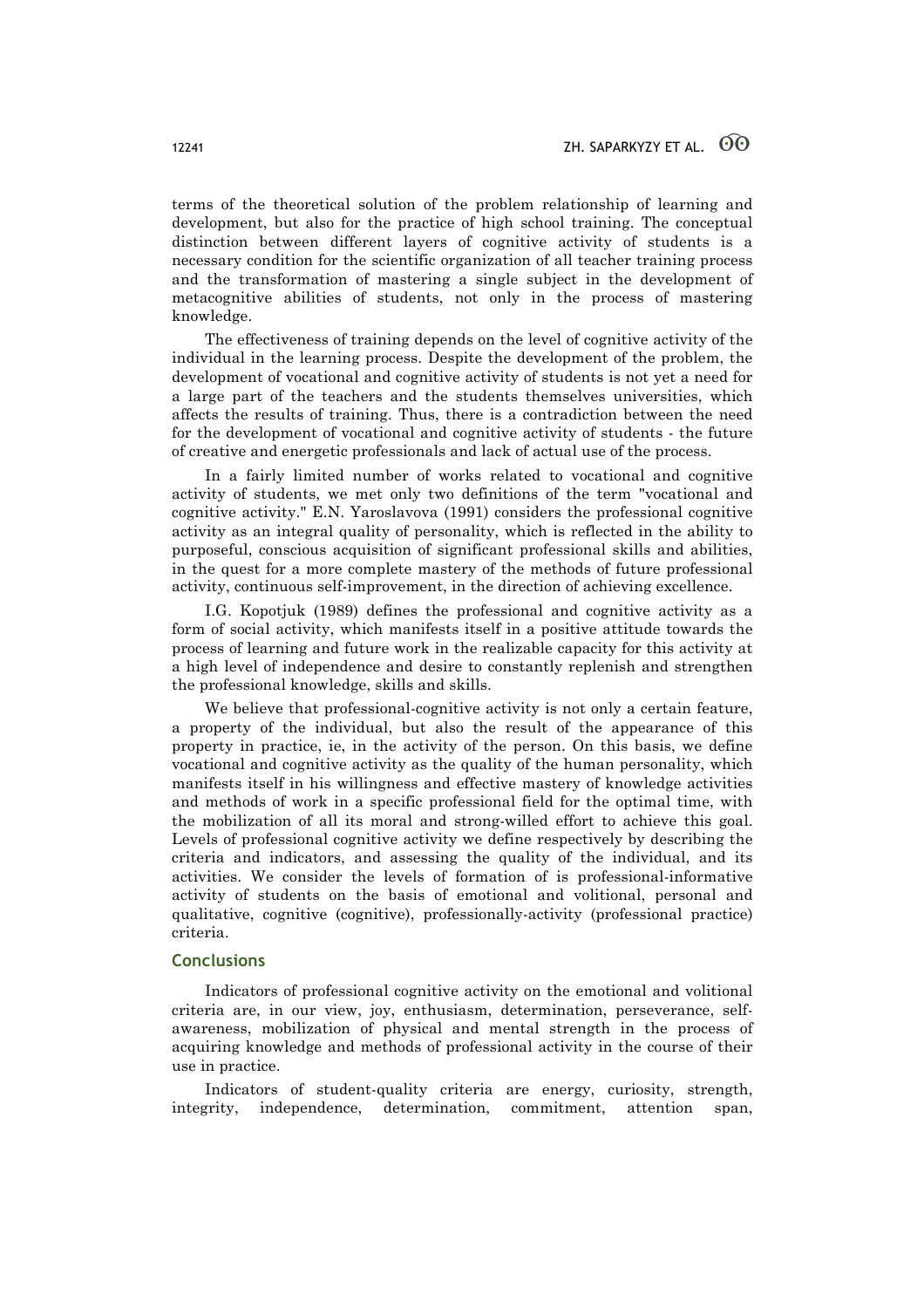intellectual initiative, the need for knowledge, concentration, perseverance in overcoming difficulties. Indicators of cognitive criterion as follows: cognitive interest, progress on major professional disciplines, the quality of knowledge, the speed of the different nature of the tasks, the selection of an optimal solution of tasks running, the use of additional material, the activity in the classroom. Indicators professional criterion may be the ability to solve practical professional tasks, participation in scientific research, the ability to replace a professional in the workplace, participation in professional competitions and other events, search for more information. The levels of professional and informative activity nature of the entity's activities and its ability and willingness to learn are numerous ways to master their future profession. The developed criteria and indicators of professional and cognitive activity can determine the levels of its formation of low, medium and high.

The low level includes a numerically small moments of manifestation of a positive attitude to learning and work; possible situational and short-term interest in their chosen profession; positive motivation is not formed, and the activity is manifested only on demand; knowledge - unsystematic and skills fragmentary; Student independently cope with the tasks only wearing a reproductive character.

The average level is reflected in the display of sustained interest for their future profession and the process of acquiring knowledge; pursuit of search activity that, in particular, manifested in the formulation of questions; the student has knowledge of the leading system at the level of operating concepts; basic skills are formed. Emotional and volitional inherent qualities such as diligence, diligence, and responsibility.

The high level is determined by the fact that student activity is characterized by stable inner need to become a professional and to develop his own style of activity; preference is given to the process of obtaining selfknowledge, which are developing character, different depth and scientific character, manifested the desire to apply this knowledge in practice in order to achieve high performance in the framework of mastering a profession. The student has the skills of culture of brainwork, his independent professional and educational activities are characterized by enthusiasm, initiative, vigor, determination, creativity.

This system is the level of formation of is professional-informative activity of integrated reflects its inner and outer sides and allows you to diagnose and manage student activity focused in the process of training.

#### **Disclosure statement**

No potential conflict of interest was reported by the authors.

#### **Notes on contributors**

**Zhannat Saparkyzy** – PhD candidate Korkyt ata Kyzylorda State University, Kyzylorda, Kazakhstan.

**Gulzhan Isatayeva** – Associate Professor South Kazakhstan State Pedagogical Institute, Shymkent, Kazakhstan.

**Zahida Kozhabekova** – Associate Professor South Kazakhstan State Pedagogical Institute, Shymkent, Kazakhstan.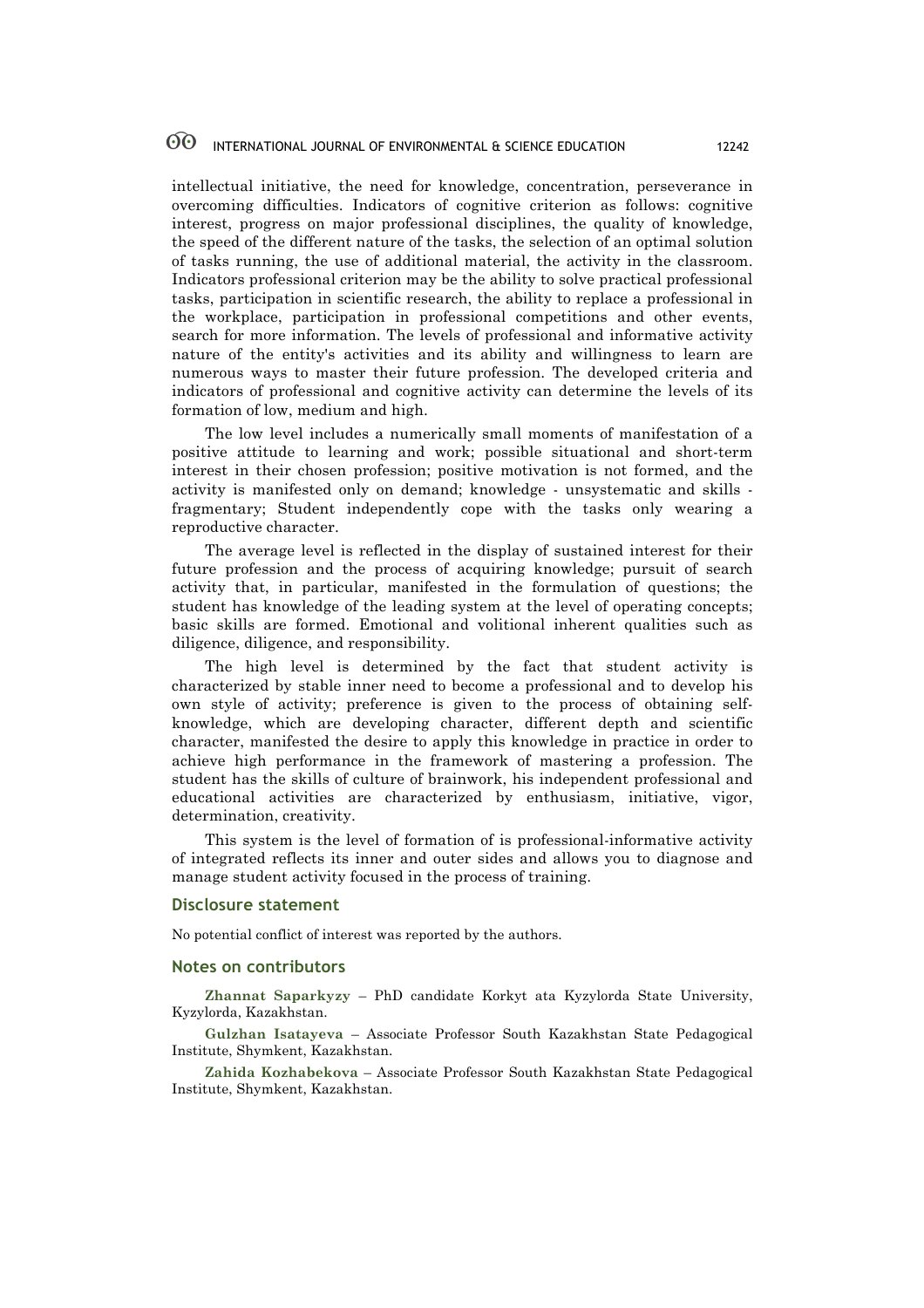**Aimzhan Zhakesheva** - Associate Professor South Kazakhstan State Pedagogical Institute, Shymkent, Kazakhstan.

**Gulzhamal Koptayeva** - Lecturer Miras University, Shymkent, Kazakhstan.

**Gulzhan Agabekova** - Lecturer Miras University, Shymkent, Kazakhstan.

**Sholpan Agabekova** - Lecturer Miras University, Shymkent, Kazakhstan.

#### **References**

- Barnes, K., Marateo, R. & Ferris, S.P. (2007). *Teaching and Learning with the Net Generation. Innovate Journal of Online Education,* 3(4). Direct access: http://www.innovateonline.info/pdf/vol3\_issue4/Teaching\_and\_Learning\_with\_the\_Net\_Genera tion.pdf
- Bennett, S., Maton, K. & Kervin, L. (2008). The 'digital natives' debate: A critical review of the evidence. *British Journal of Educational Technology*, *39(5),* 775–786.
- Carlson, S. (2005). *The Net Generation goes to college. The Chronicle of Higher Education, Section: Information Technology,* 52(7). Direct access http://www.msmc.la.edu/include/learning\_resources/todays\_learner/The\_Net\_Generation.pdf
- Carnivale, D. & Young, J.R. (2006). *The challenges and benefits of requiring students to buy laptops. The Chronicle of Higher Education*. Direct access http://chronicle.com/article/The-ChallengesBenefits/2829/
- Chizh, N.V., Slyshkin, G.G., Zheltukhina, M.R., Privalova, I.V. & Kravchenko, O.A. (2016). Concept "Medical Museum" as a Sociocultural Phenomenon. *International Journal of Environmental and Science Education, 11*(17), 10529-10538.
- Claxton, G. (2007). Expanding young people's capacity to learn. *British Journal of Educational Studies, 55(2),* 1-20.
- Cothran, D.J., & Ennis, C.D. (2000). Building bridges to student engagement: Communicating respect and care for students in urban high schools. *Journal of Research and Development in Education, 33(4),* 106-117.
- Dunleavy, J. & Milton, P. (2009). *What did you do in school today? Exploring the concept of Student Engagement and its implications for Teaching and Learning in Canada.* Toronto: Canadian Education Association (CEA), 1-22.
- Gilbert, J. (2007). *Catching the Knowledge Wave: Redefining knowledge for the post-industrial age. Education Canada*, *47(3),* 4-8.
- Harris, L.R. (2008). A Phenomenographic Investigation of Teacher Conceptions of Student Engagement in Learning. *The Australian Educational Researcher*, *5(1),* 57-79.
- Hay, L.E. (2000). Educating the Net Generation. *The Social Administrator, 57(54),* 6-10.
- Kopotjuk, I.G. (1989) *Razvitie tvorcheskoj pedagogicheskoj dejatel'nosti studentov.* Omsk: Vostok.
- Lerner, I.Ja. (1981). *Didakticheskie osnovy metodov obuchenija.* Moscow: Pedagogika.
- Organization for Economic Co-operation and Development (OECD) (2008). New Millennium Learners. Initial findings on the effects of digital technologies on school-age learners. *OECD/CERI International Conference "Learning in the 21st Century: Research, Innovation and Policy,"* May 15-16 2008. Paris: Center for Educational Research and Innovation.
- Prensky, M. (2001). Digital natives, digital immigrants. *On the Horizon, 9(5),* 1–6.
- Prensky, M. (2005). Engage me or enrage me*. EDUCASE Review, 40(5),* 61–64.
- Project Tomorrow (2010*). Unleashing the Future: Educators "Speak Up" about the use of Emerging Technologies for Learning. Speak Up 2009 National Findings.* Teachers, Aspiring Teachers & Administrators, May 2010. Direct access: www.tomorrow.org/speakup/
- Robinson, K. (2009). *The Element: how finding your passion changes everything.* Toronto: Penguin Group
- Skatkin, M.N. (1986). *Metodologija i metodika pedagogicheskih issledovanij*. Moscow: Izd-vo «Feniks».
- Tapscott, D. (1998). *Growing up digital: the rise of the Net generation.* New York: McGraw Hill.
- Willms, J.D. & Flanagan, P. (2007). *Canadian Students: Tell them from me. Education Canada. The Education Association, 47(3),* 46-50.